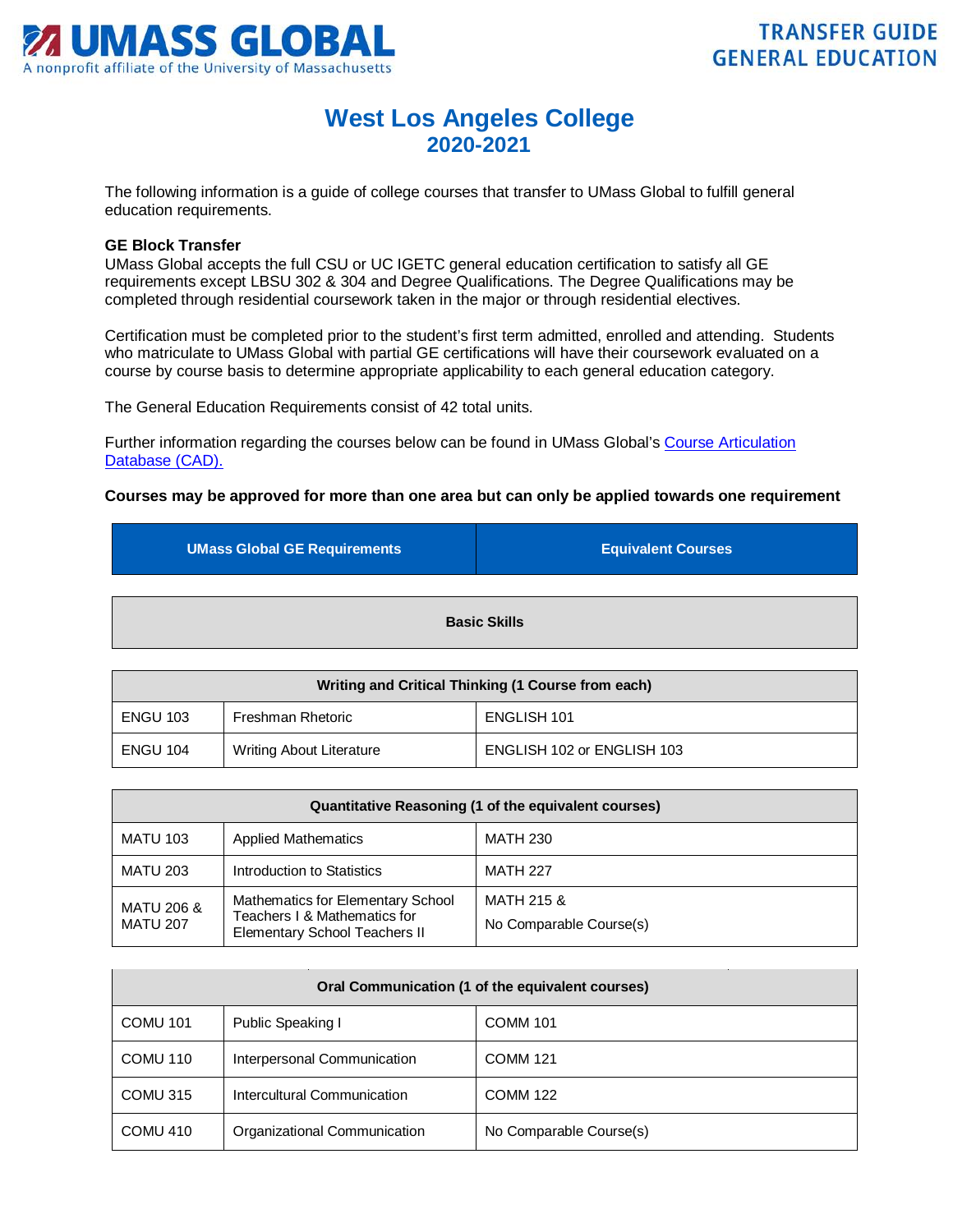## **Breadth Requirements**

| Humanities (3 courses from 3 different areas totaling 9 credits)   |                                                                 |
|--------------------------------------------------------------------|-----------------------------------------------------------------|
| <b>Communications</b>                                              | COMM 101*, 104, 111, 121*, 122*, 151, 190                       |
| Subject Codes: COMU                                                | *Cannot Double Count with the Basic Skills Requirement          |
|                                                                    | ENGLISH 127, 203, 204, 205, 206, 209, 215, 219, 234,            |
| <b>English</b><br>Subject Codes: ENGU                              | 239                                                             |
|                                                                    | SPANISH 012                                                     |
|                                                                    | ART 101, 102, 103, 107, 111, 115, 117, 141, 201, 204,           |
|                                                                    | 501, 502, 709                                                   |
| <b>Fine Arts</b>                                                   | CINEMA 003                                                      |
| Subject Codes: ARTU, MUSU, THDU, FAUU, FTVU                        | DANCEST 805                                                     |
| Must be 2 semester units or greater                                | FLM PRD 100                                                     |
|                                                                    | MUSIC 101, 111, 121, 122, 136, 141, 200                         |
|                                                                    | THEATER 100, 110, 200                                           |
|                                                                    | A S L 001, 002                                                  |
|                                                                    | ARABIC 001, 002                                                 |
| <b>Foreign Language</b><br>Subject Codes: FLUU, SPNU, GERU, FRNU   | FRENCH 001, 002, 003, 004                                       |
|                                                                    | JAPAN 001, 002                                                  |
|                                                                    | SPANISH 001, 002, 003, 004, 007, 010                            |
| <b>Humanities</b><br>Subject Codes: HUMU                           | HUMAN 030, 031, 060, 077                                        |
| <b>Liberal Studies</b><br>Subject Codes: LBSU<br>Excludes LBSU 300 | No Comparable Course(s)                                         |
| Philosophy<br><b>Subject Codes: PHLU</b>                           | PHILOS 001, 006, 008, 009, 012, 014, 018, 020, 028, 040,<br>041 |
| <b>Religious Studies</b><br><b>Subject Codes: RELU</b>             | PHILOS 033                                                      |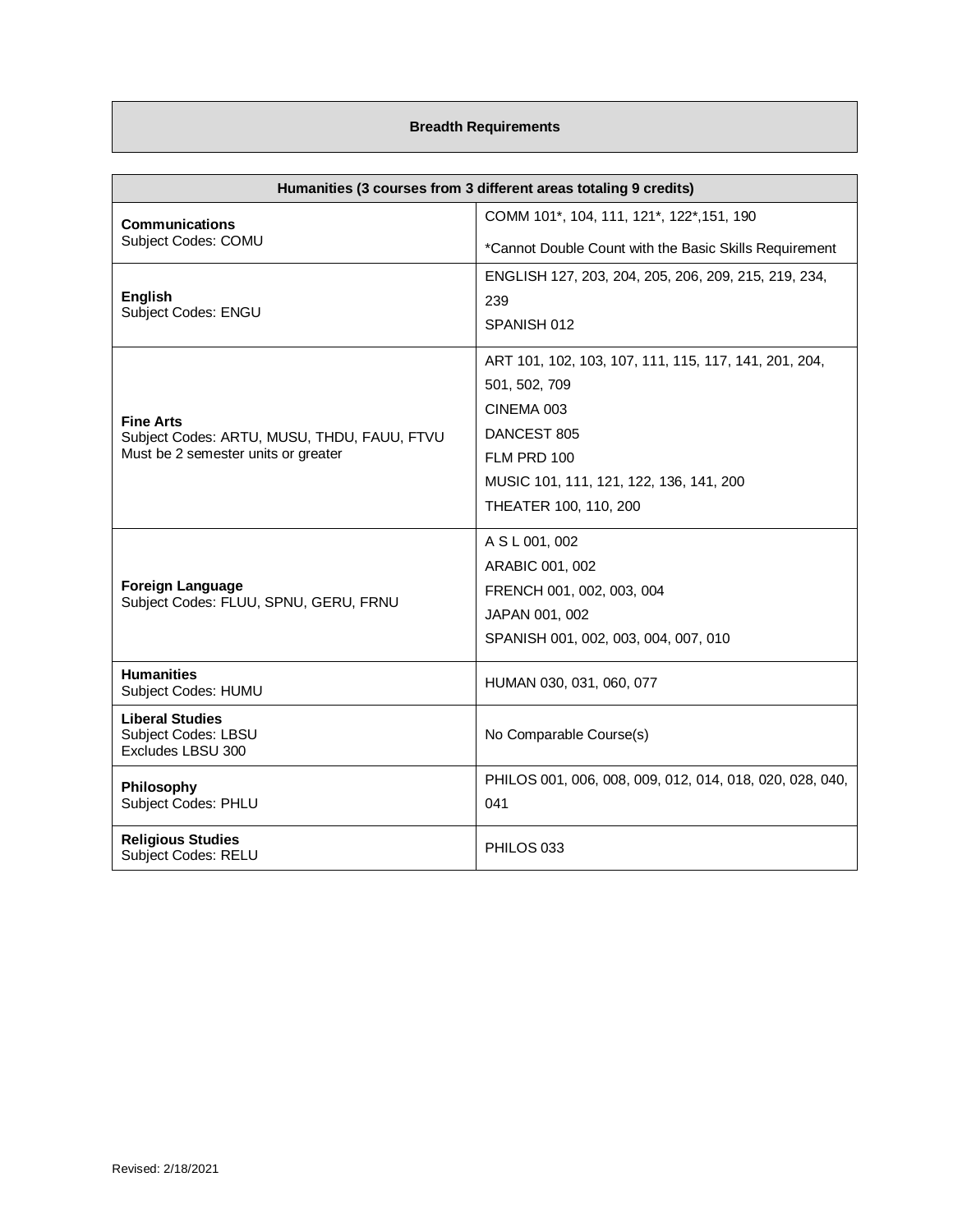| Natural Sciences (2 courses, totaling 6 credits)                                                                                |                                                                                                                                                                                                                                                                                                                                                                                                            |
|---------------------------------------------------------------------------------------------------------------------------------|------------------------------------------------------------------------------------------------------------------------------------------------------------------------------------------------------------------------------------------------------------------------------------------------------------------------------------------------------------------------------------------------------------|
| <b>Natural Science</b><br>Lab credit is not required.<br>Subject Codes: BIOU, CHMU, ESCU, FSNU, LPSU,<br>LSCU, NSCU, PSCU, PHYU | ANATOMY 001<br><b>ANTHRO 101, 111</b><br>ASTRON 001, 005<br>BIOLOGY 003, 003A, 003B, 006, 007, 010, 110<br>BIOTECH 001, 002, 003, 102<br>CHEM 051, 056, 060, 066, 101, 102, 211, 212, 221<br>EARTH 001, 002<br>ENV SCI 001, 002, 024<br>GEOG 001, 015<br>GEOLOGY 001, 002, 006, 007, 012<br><b>MICRO 020</b><br>OCEANO 001, 010<br>PHYS SC 001, 014<br>PHYSICS 006, 007, 012, 037, 038, 039<br>PHYSIOL 001 |

| Social Sciences (3 courses from 3 different areas totaling 9 credits) |                                                                                                          |
|-----------------------------------------------------------------------|----------------------------------------------------------------------------------------------------------|
| <b>Criminal Justice</b><br>Subject Code: CJCU                         | ADM JUS 001, 002, 003, 004, 005, 008, 039, 042, 067,<br>075<br>CORR 002, 005                             |
| <b>Early Childhood Education</b><br>Subject Code: ECEU                | CH DEV 001, 002, 007, 008, 010, 011, 030, 031, 042,<br>044, 046, 047                                     |
| <b>Economics</b><br>Subject Code: ECNU                                | ECON 001, 002, 10, 11                                                                                    |
| <b>History</b><br>Subject Code: HISU                                  | AFRO AM 004, 005<br>HISTORY 001, 002, 006, 011, 012, 027, 029, 040, 041,<br>042, 043, 044, 074, 086, 087 |
| <b>Legal Studies</b><br>Subject Code: LEST                            | No Comparable Course(s)                                                                                  |
| <b>Marketing</b><br>Subject Code: MKTU                                | MARKET 011, 021, 023                                                                                     |
| <b>Organizational Leadership</b><br>Subject Code: OLCU                | <b>MGMT 002</b>                                                                                          |
| <b>Political Science</b><br>Subject Code: POSU                        | POL SCI 001, 002, 007, 014, 017, 060                                                                     |
| <b>Psychology</b><br>Subject Code: PSYU                               | PSYCH 001, 002, 013, 014, 041, 043, 052, 074                                                             |
| <b>Social Science</b><br>Subject Code: SSCU                           | ANTHRO 103, 104, 109, 132, 134, 322<br>ASIAN 003<br>GEOG 002, 007                                        |